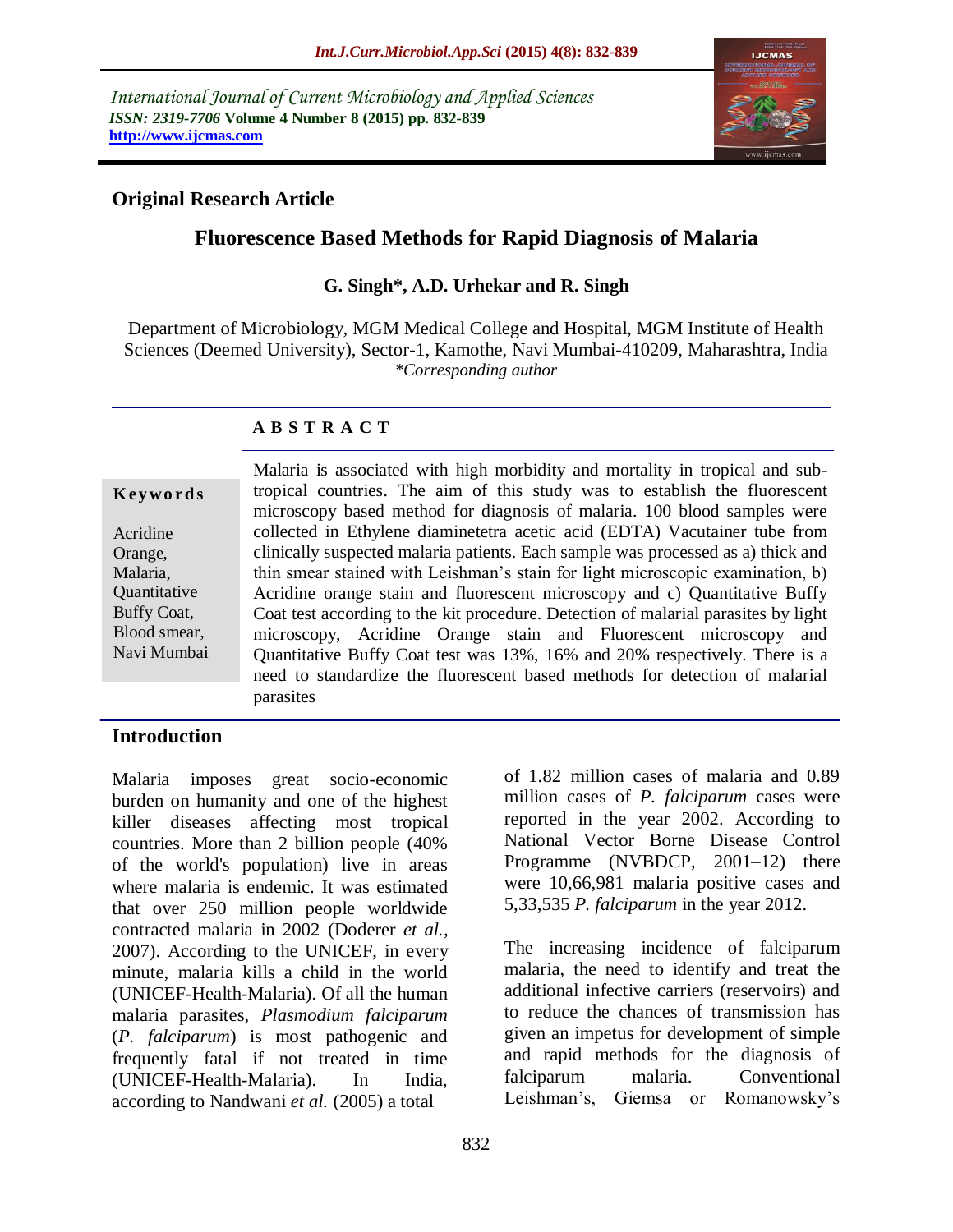stained peripheral blood examination by light microscopy is the standard method for malaria diagnosis in malaria endemic countries. Conventional light microscopy has the advantages that it is relatively inexpensive, provides permanent record and can be shared with other disease control programmes. However, it suffers from disadvantages such as it is labour intensive and time consuming (Mendiratta *et al.,* 2006).

The purpose of this study was to establish the fluorescent based methods for early detection of malarial parasites.

## **Materials and methods**

This prospective study was carried out at Department of Microbiology, MGM Medical College and Hospital, Kamothe, Navi Mumbai, India, over a period of one year from July 2014 to December 2014. Chisquare test, Z tests and SPSS (version 17) software was used for statistical analysis. A total of 100 samples collected from clinically suspected cases of malaria of all the age groups in both the sexes attending tertiary care hospital were included for study. Incase of MP smear negative – patients with other positive lab test results – for typhoid fever and dengue fever were excluded from the study.

**Ethical clearance:** Ethical clearance was obtained from the Institutional Ethical committee of MGM Institute of Health Sciences (Deemed University), Navi Mumbai before starting the project.

**Sample collection:** The detailed history, clinical signs and symptoms were recorded in the proforma. 3–5 ml venous blood was collected into Ethylene diamine tetra acetic acid (EDTA) tube (Becton Dickinson) under sterile precautions. Standard thick and thin smears were prepared.

The smears were stained with Leishman's stain (Lot No. 0000168288-HiMedia Laboratories Pvt. Ltd., India) and observed under 100x oil immersion objective lens. The blood collected in EDTA was subjected to Acridine orange (AO) and Quantitative Buffy Coat (QBC) test (Fig.  $1 \& 2$ ).

Thick and thin smears were prepared on a clean grease free glass slide. Thick smears dehaemoglobinized and stained with Leishman's stain according to standard procedure.

## **Acridine orange staining**

The acridine orange stain (Sigma, USA) was prepared by dissolving 50 mg of the dye in 4 ml glacial acetic acid and diluting to 200 ml with distilled water to make working stain and kept in amber coloured bottle. The stain was stored at 4°C for more than 6 months. 1-2 drops of blood sample from EDTA tube was mixed with 1 drop of working acridine orange stain over a glass slide, covered with coverslip and examined under Fluorescent microscope (Nikon –Eclipse). The AO stained smears scanned at 10x and the suspected parasitic structure confirmed under 40x or under 100x oil immersion lens.

## **Quantitative buffy coat test**

Quantitative Buffy Coat test was done using Quantitative Buffy Coat kit (Diagnour RFCL Ltd., India). The Quantitative Buffy Coat malaria tube was filled with venous blood up to black marking keeping tube nearly horizontal, rolled tube between fingers several times to mix blood and anticoagulants. Tube was rolled between fingers at least 10 times or for at least 5 seconds to mix blood with coating of Acridine Orange. Tube was sealed using tube plug and then tube suspender inserted into open end of Quantitative Buffy Coat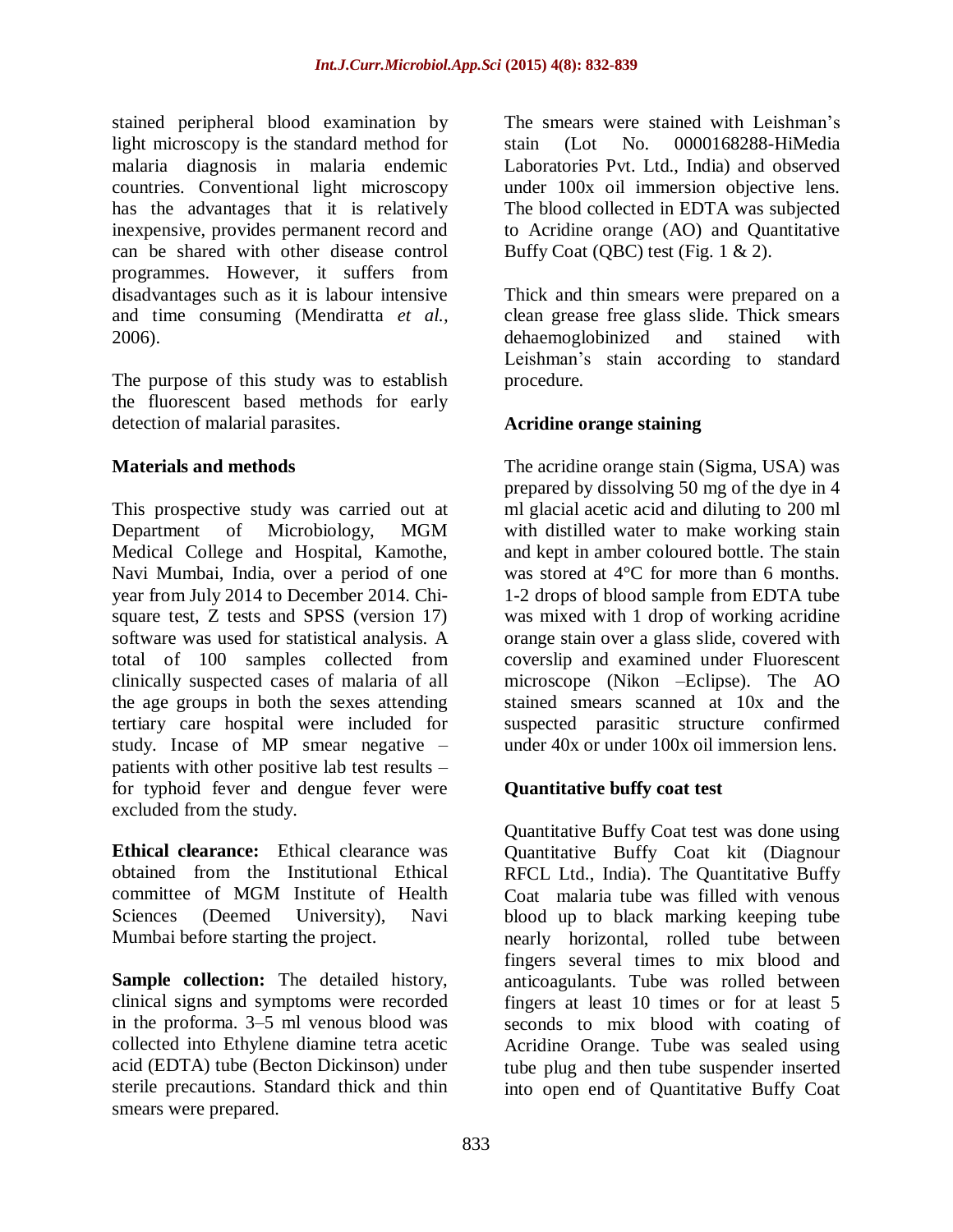tube using clean forceps, provided with the kit. QBC tube was centrifuged immediately. QBC tube placed on rotor of micro centrifuge and centrifuged at 12000 RPM for 5 minutes.

### **Results and Discussion**

Total 100 blood samples were taken from malaria suspected patients after obtaining informed consent. 13 samples out of 100 were positive for malarial parasites i.e. 13% by light microscopy, 16 samples out of 100 were positive for malarial parasites i.e. 16% by Acridine Orange stain and Fluorescent microscopy and 20 samples out of 100 were positive for malarial parasites i.e. 20% by Quantitative Buffy Coat test. Actual number of species detected by 3 methods is shown in Figure 5 and table 2.

In our study microscopic findings showed *Plasmodium vivax* 53.85%, *Plasmodium falciparum* 15.38% and mixed species 30.77% (Fig. 6).

Acridine orange showed *Plasmodium vivax* 56.25%, *Plasmodium falciparum* 25% and mixed species 18.75% (Fig. 7).

The Quantitative Buffy Coat test showed *Plasmodium vivax* 50%, *Plasmodium falciparum* 35% and mixed species 15% (Fig. 8).

|  |  |  |  |  |  | Table.1 Showing comparison of different methods for diagnosis of malarial parasites |
|--|--|--|--|--|--|-------------------------------------------------------------------------------------|
|--|--|--|--|--|--|-------------------------------------------------------------------------------------|

| <b>Methods</b>  | <b>Malaria positive</b> | <b>Percentages</b> |
|-----------------|-------------------------|--------------------|
| Microscopy      | 13/100                  | 13%                |
| Acridine orange | 16/100                  | 16%                |
| QBC test        | 20/100                  | 20%                |

**Table.2** Showing comparison of diagnostic methods for detection of malarial parasites

| <b>Methods</b>                                                            | $P.$ vivax | P. falciparum | <b>Mixed species</b> | <b>Total samples</b> |  |  |  |
|---------------------------------------------------------------------------|------------|---------------|----------------------|----------------------|--|--|--|
| Microscopy                                                                | 7(53.85%)  | 2(15.38%)     | 4(30.77%)            | 13 (100%)            |  |  |  |
| Acridine Orange stain                                                     | 9(56.25%)  | 4(25%)        | 3(18.75%)            | $16(100\%)$          |  |  |  |
| QBC test                                                                  | $10(50\%)$ | 7(35%)        | 3(15%)               | $20(100\%)$          |  |  |  |
| Chi-square = 2.10, df = 4, P value > 0.05, statistically not significant. |            |               |                      |                      |  |  |  |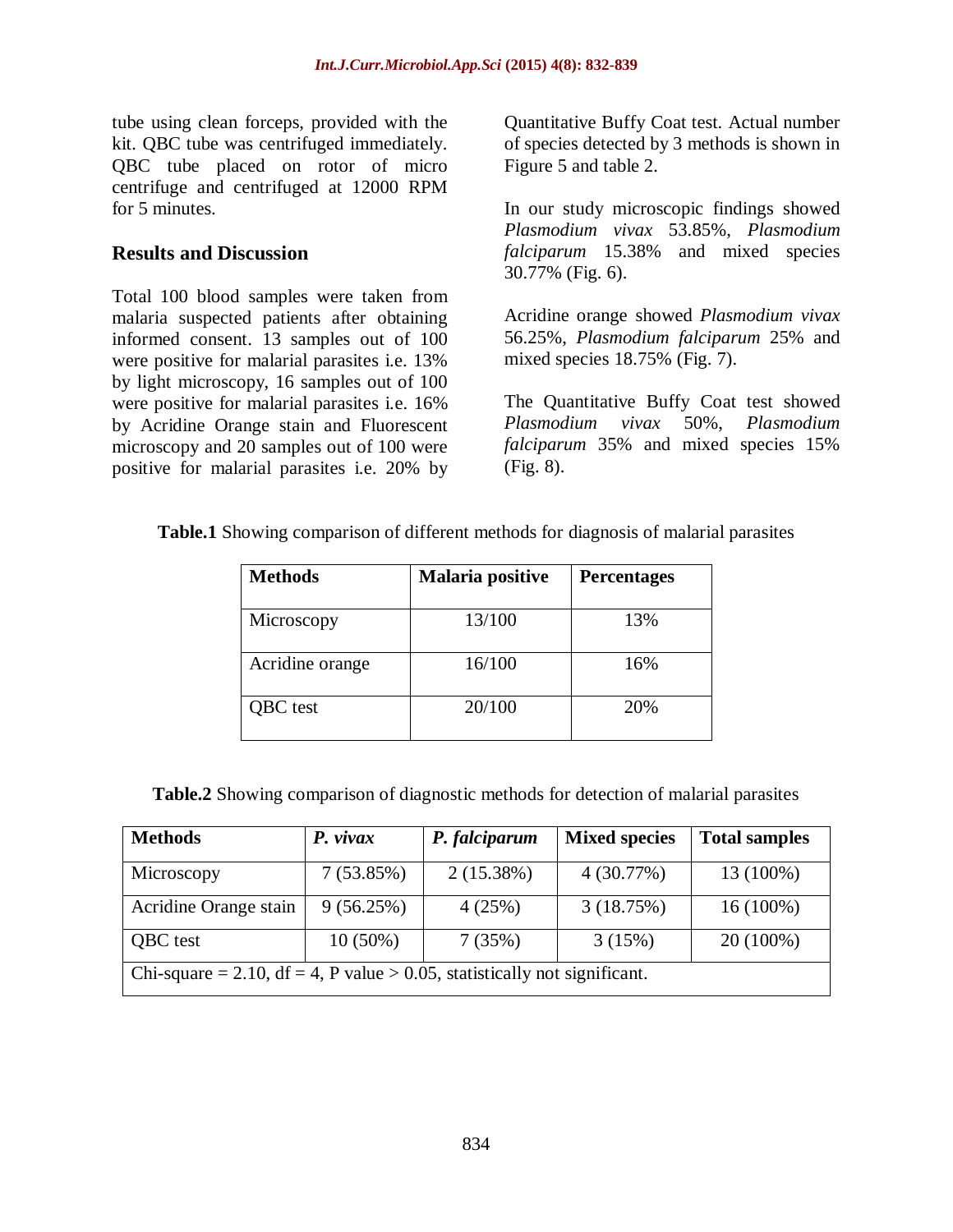

**Figure.1** Showing malarial parasites in Acridine orange stain

**Figure.2** Showing malarial parasites in QBC test

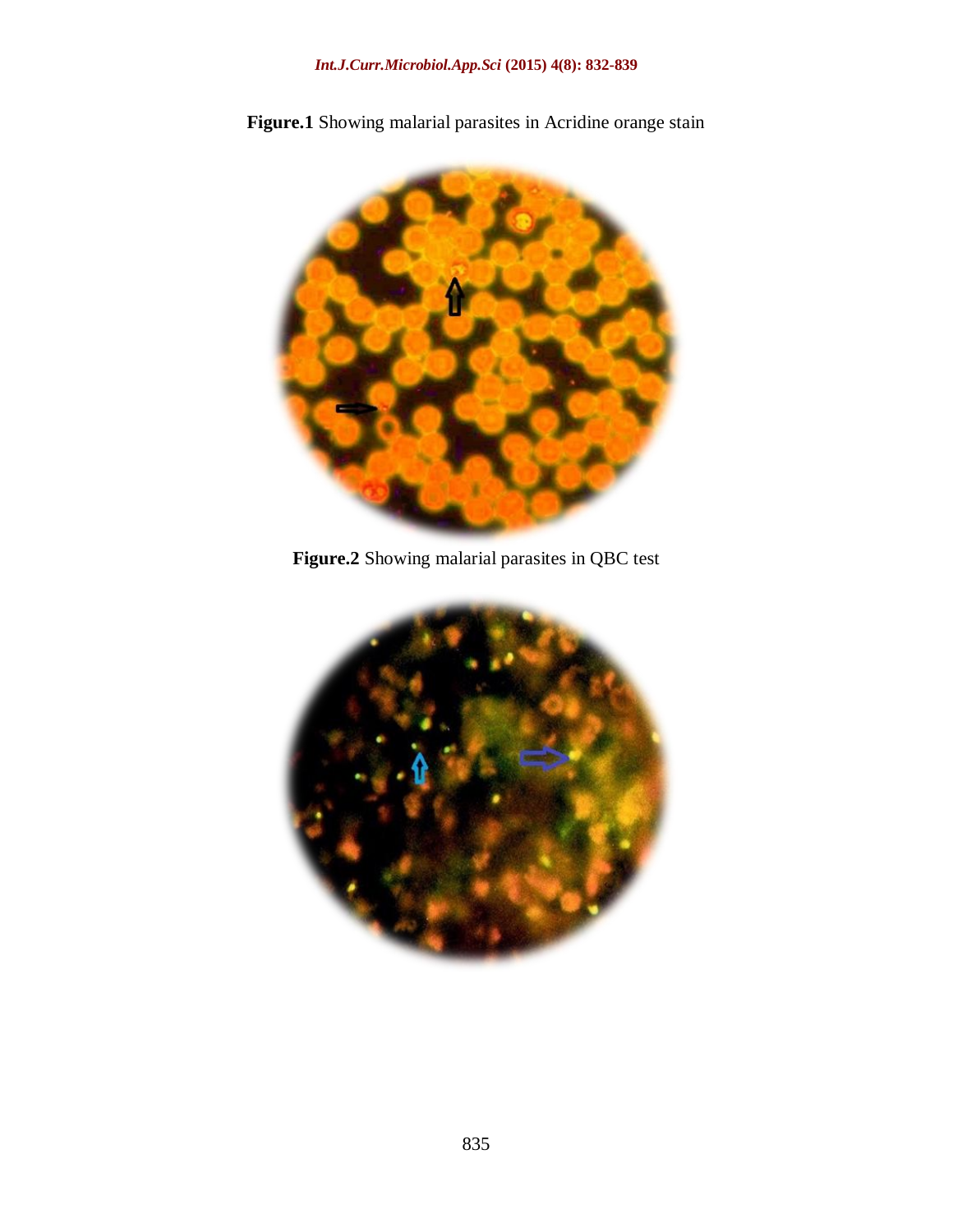

**Figure.3** Showing sensitivity of various methods for detection of malarial parasites

**Figure.4** Showing specificity of various methods for detection of malarial parasites

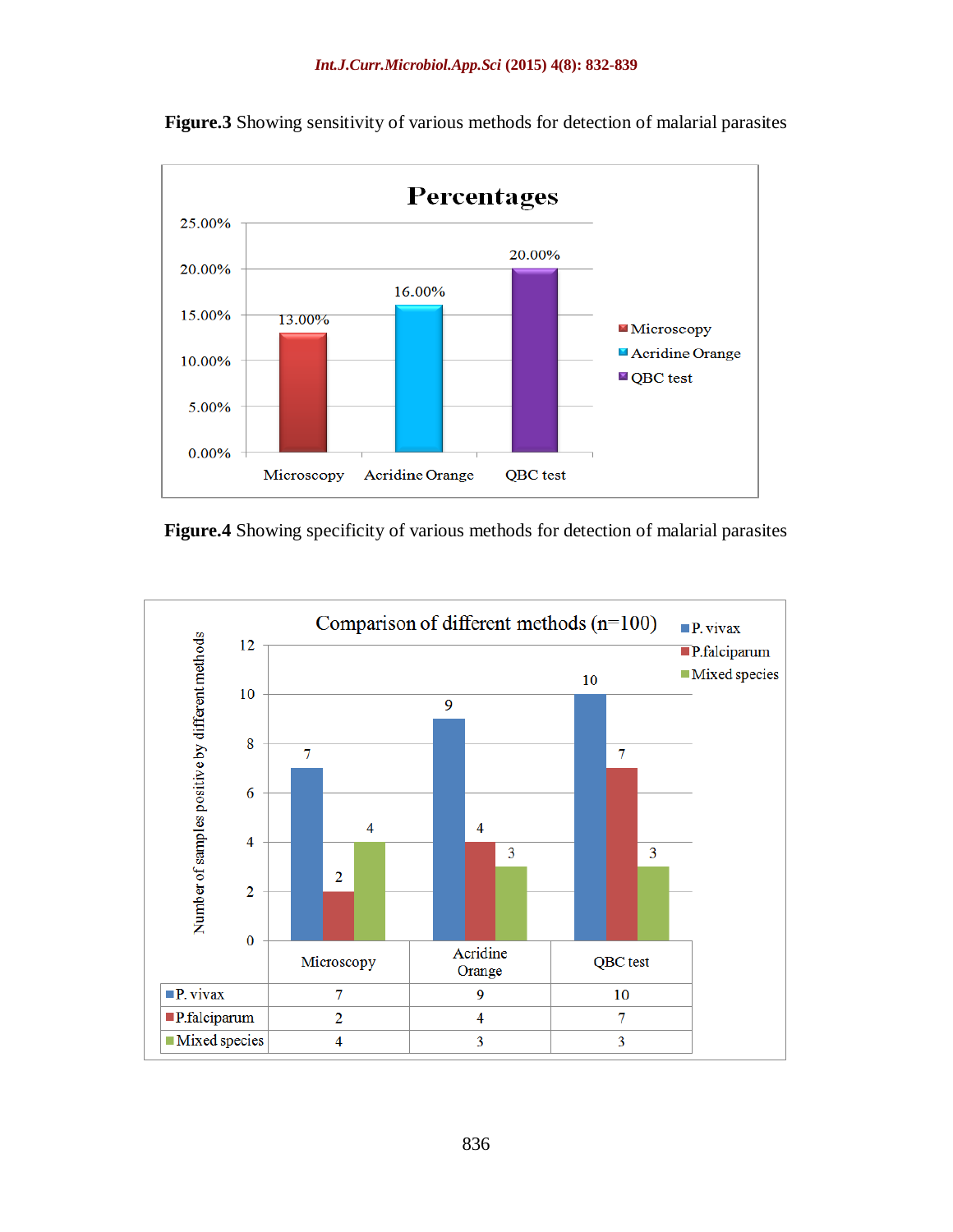

**Figure.5** Showing species characterization of malarial parasites by microscopy

Figure.6 Showing species characterization of malarial parasites by Acridine Orange stain and Fluorescent microscopy

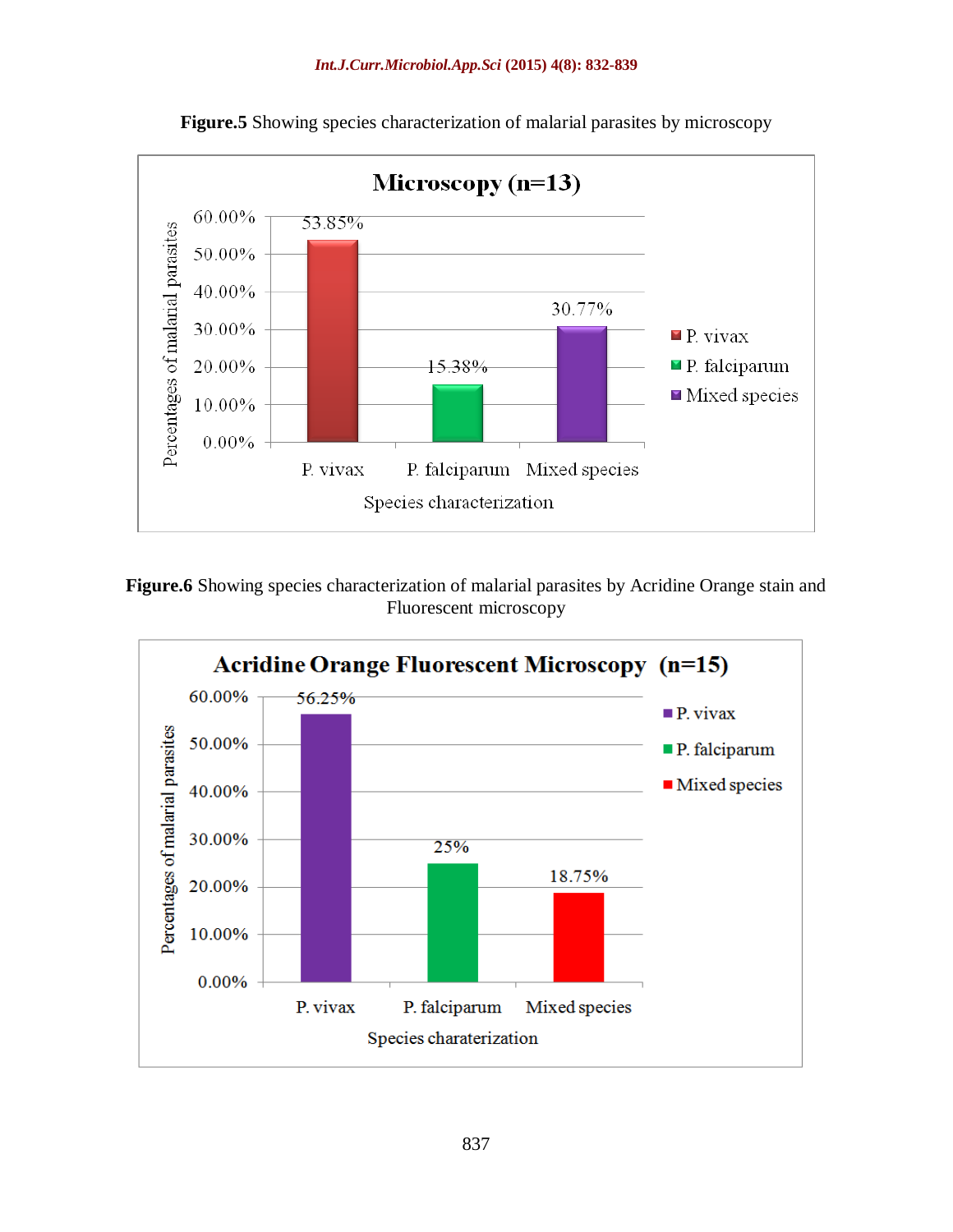

**Figure.7** Showing species characterization of malarial parasites by QBC test

The present study was undertaken for standardize the fluorescent based method for detection of malarial parasites. Many workers reported on malaria diagnosis in India and other countries, but still in India maximum places malaria examined by light microscopy and they did not use the new techniques which has great impact over the light microscopy and there are need of using newer techniques instead of old one. The severity of malaria disease is depending on geographic location, disease burden, endemicity and the methods followed by the specialist.

All over world routine diagnosis of malaria is made by examination of blood films stained by Field / Giemsa / Leishman's stain using light microscope. This method is time consuming and open to subjective variation, leading to false negative or false positive results. Hence there is a need of more specific and rapid method of diagnosis of malaria. The present study was undertaken to standardize fluorescence based

microscopic examination for diagnosis of malaria.

100 blood samples of suspected malaria cases were studied by different methods. Light microscopy, Acridine orange stain by Fluorescent microscope and QBC test showed positivity of malarial parasites as 13%, 16% and 20% respectively in our study (Table 1). In our study microscopic findings showed *Plasmodium vivax* 53.85%, *Plasmodium falciparum* 15.38% and mixed species 30.77%. Acridine orange showed *Plasmodium vivax* 56.25%, *Plasmodium falciparum* 25% and mixed species 18.75%. The Quantitative Buffy Coat test showed *Plasmodium vivax* 50%, *Plasmodium falciparum* 35% and mixed species 15%.

In our study microscopy findings (13%) compared well with DK Mendiratta et al.<sup>5</sup>  $(18.28%)$  and Aparna Y et al.<sup>6</sup> (13.87%). Positivity of malarial parasites by Acridine orange stain in our study (16%) correlated with DK Mendiratta et al.<sup>5</sup> (18.28%).